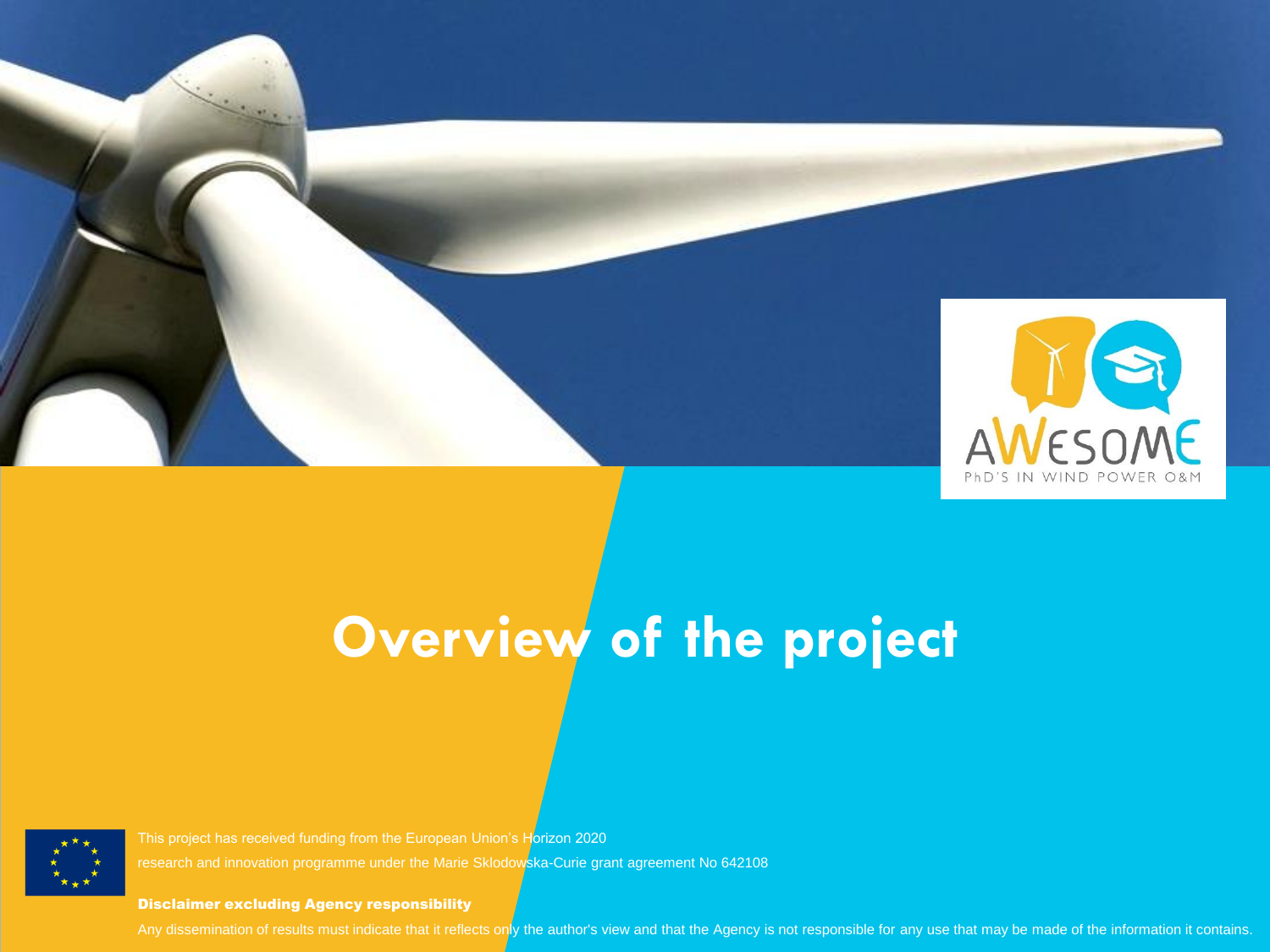



#### **Project name**:

AWESOME: Advanced Wind Energy Systems Operation and Maintenance Expertise

**Duration:** 48 months

- **EU contribution:** 2,862,074.16 €
- **Topic:** MSCA-ITN-2014-ETN

Marie Skłodowska-Curie Innovative Training Networks

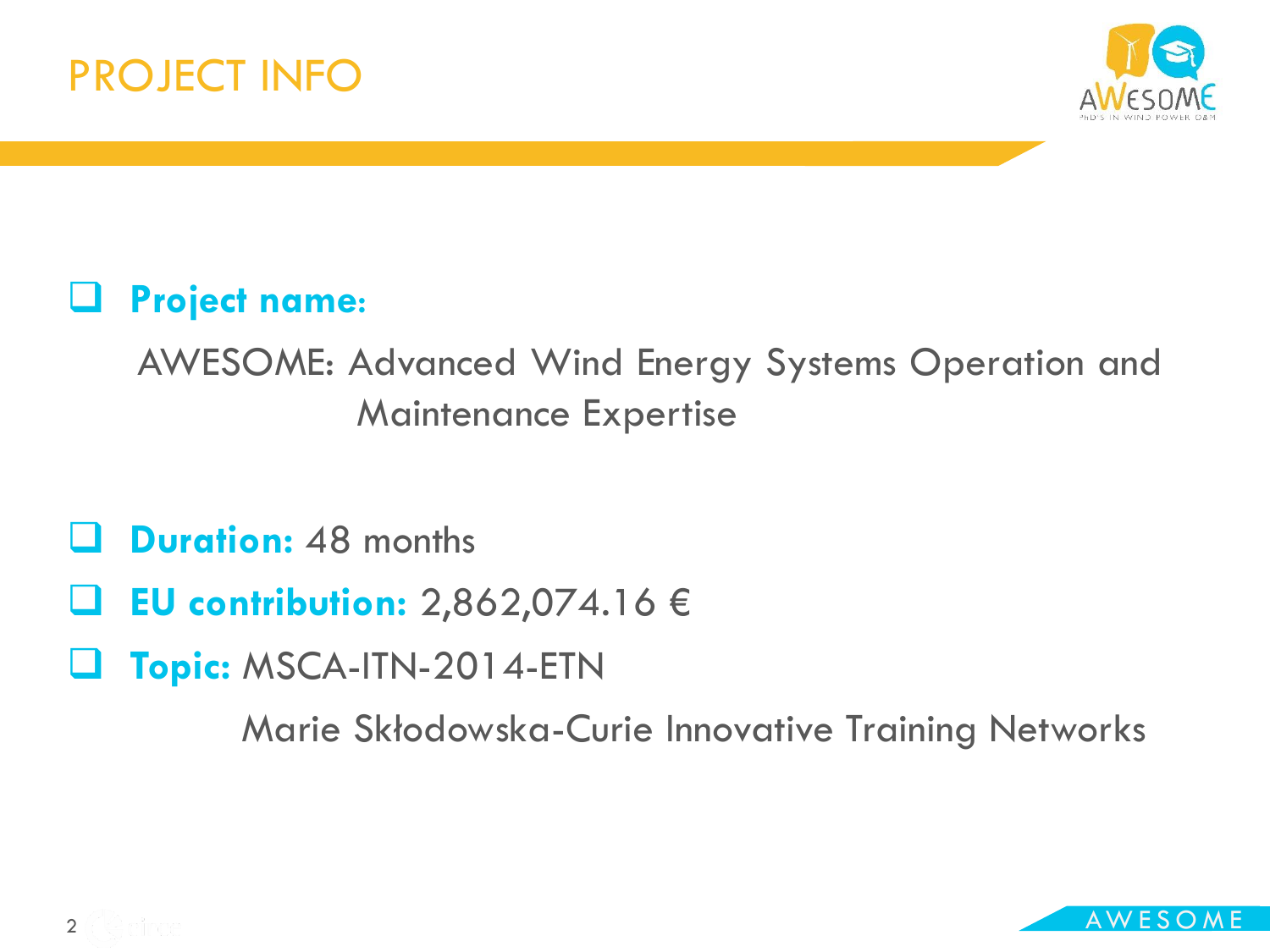#### PROJECT PARTNERS

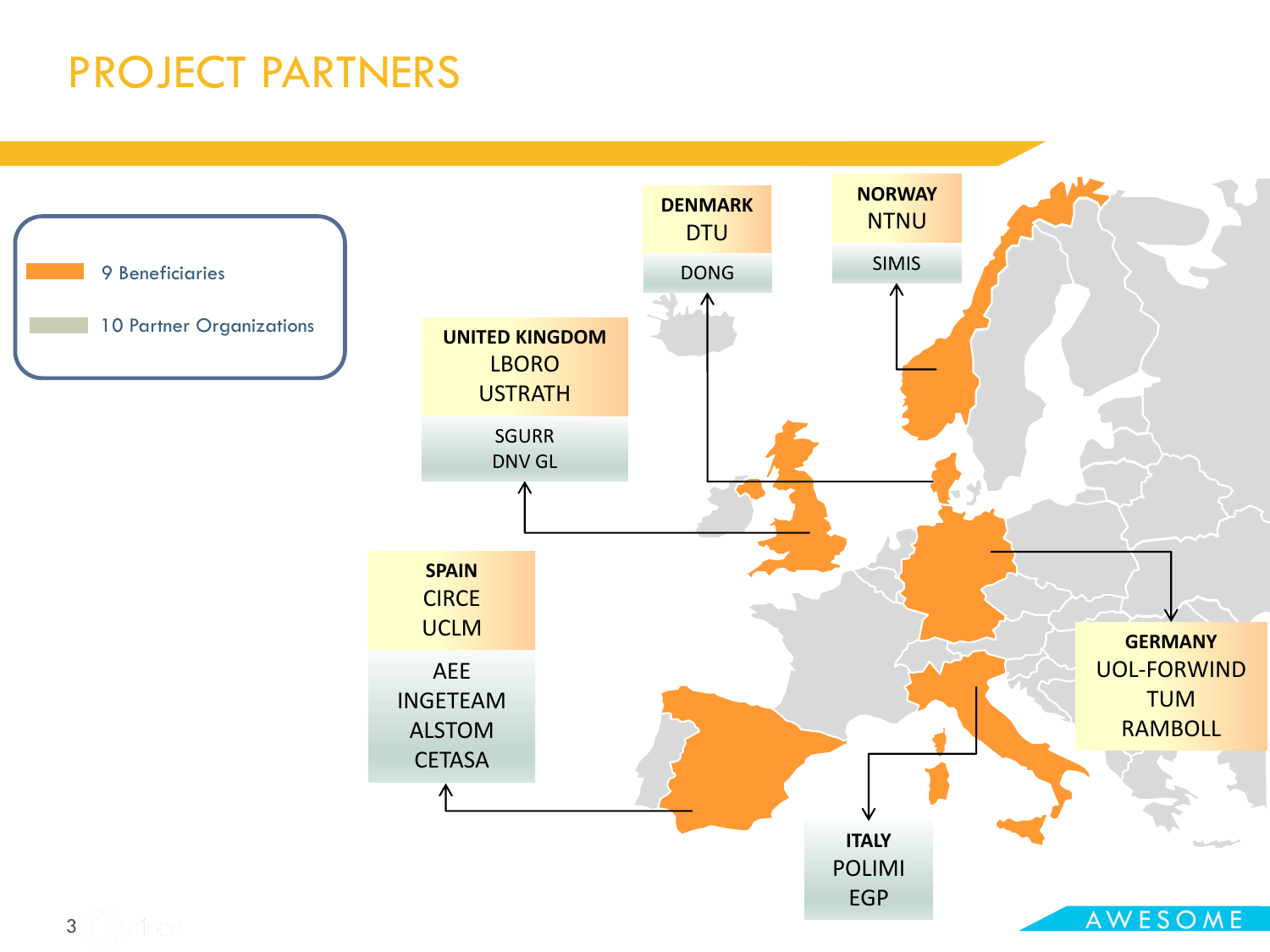#### PROJECT BENEFICIARIES



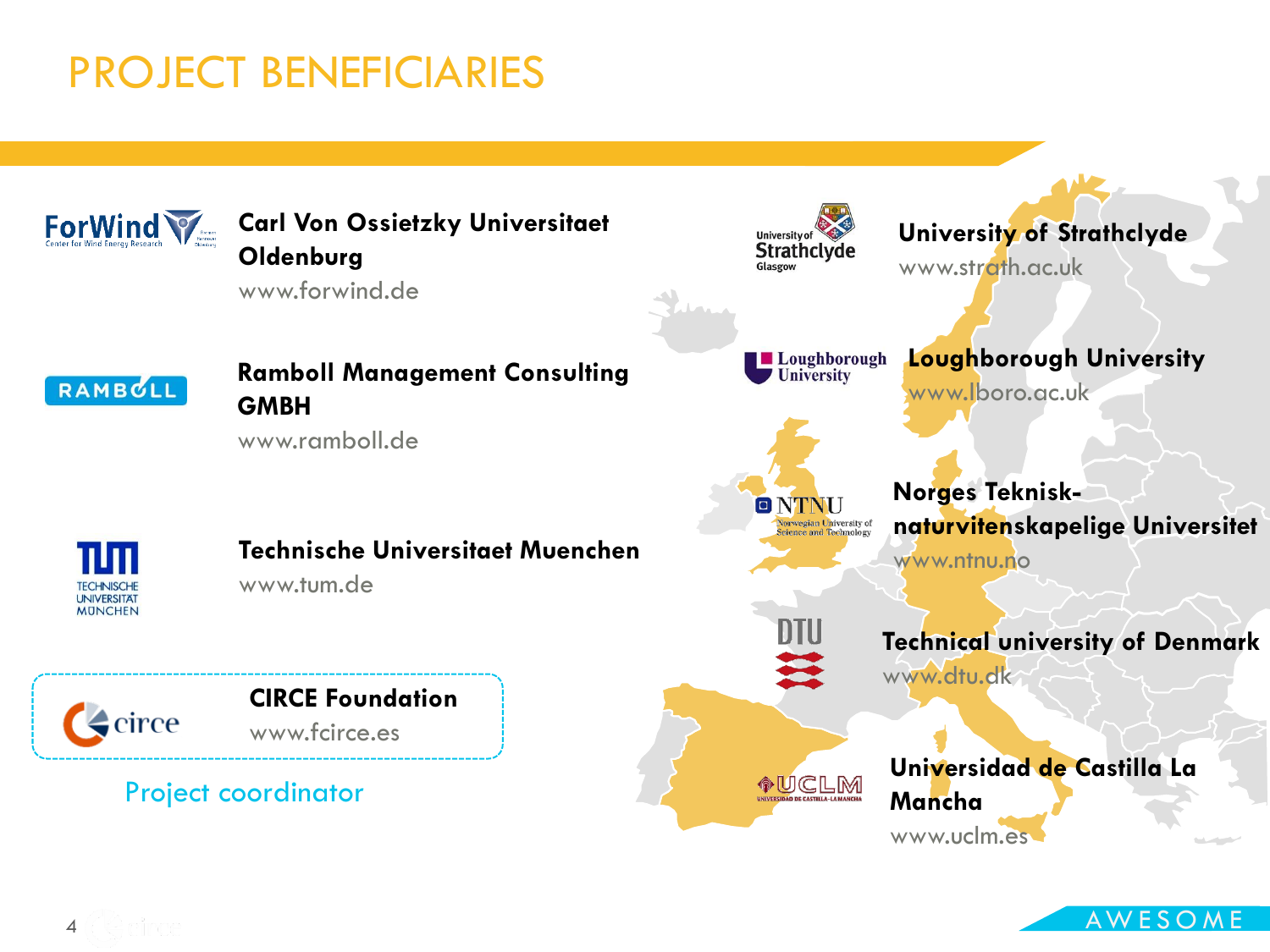#### THE CHALLENGES

#### INDUSTRIAL SECTOR **ACADEMIC SECTOR**



Wind energy sector: 10% of anual increase in the last 10 years, mainly offshore

Aging of existing onshore parks

**KEY O&M**

O&M costs might have an average share of 20%- 25% of total levelised cost per kWh produced



Networks of universities and other relevant higher education institutions

Programs to be developed linked to the current EAWE status

High education programmes, **Masters** and PhD levels

#### **SET PLAN ROADMAP**



TPWind platform established that nearly **50,000** additional trained staff will be needed by the industry by 2030

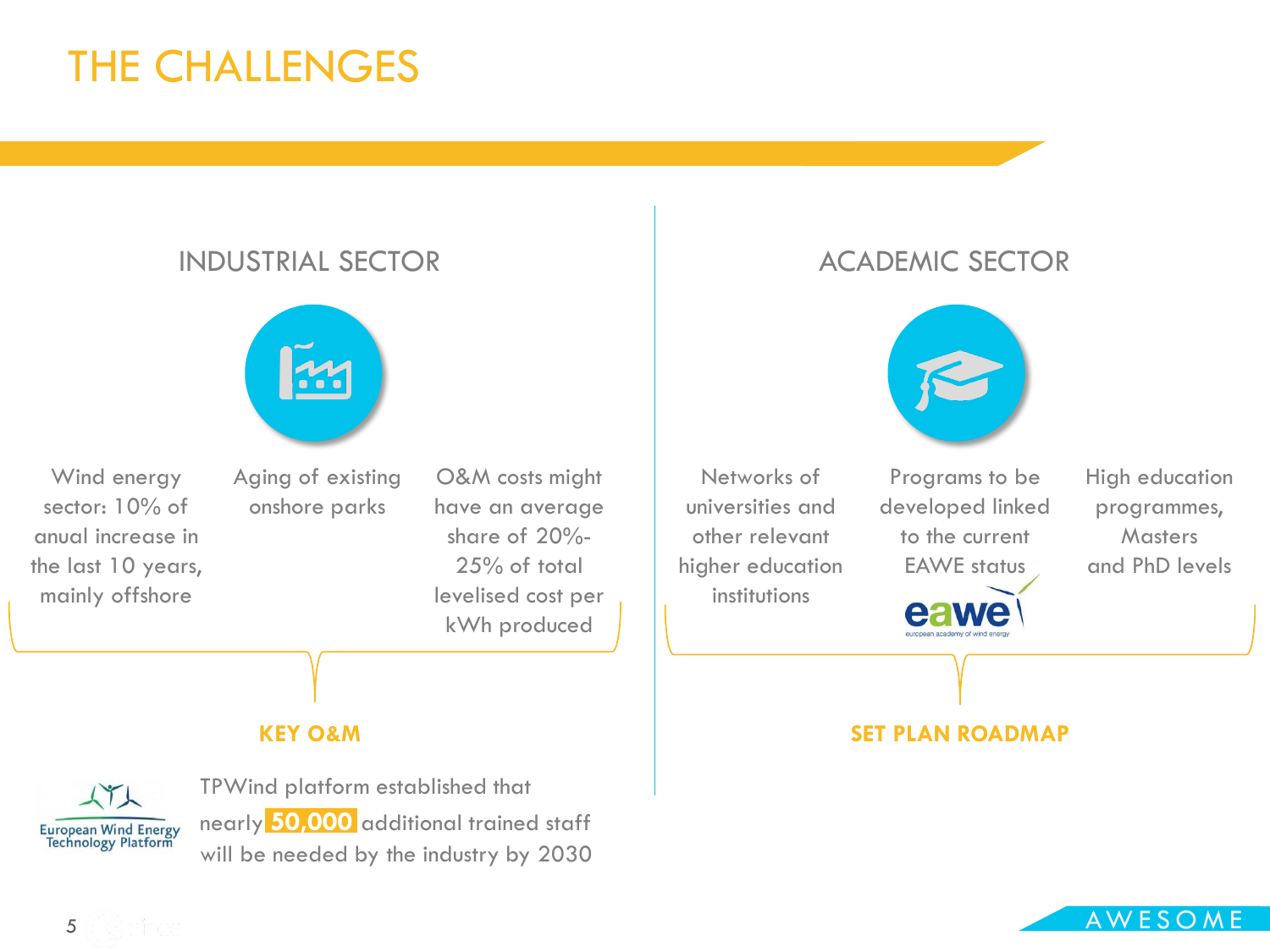#### **OBJECTIVES**

The main goal of AWESOME is to shape **a critical mass of new expertise** with the fundamental skills required to power the scientific and technological challenges of Wind Energy O&M.

1 To develop better O&M planning 2 To optimize the maintenance methodologies of wind farms for maximizing its revenue

To optimize the maintenance of wind turbines by prognosis of component failures

To develop new and better cost-effective strategies for Wind Energy O&M

- These main goals have been divided into eleven specific objectives, which will be assigned to the fellows, for them to focus their R&D project, PhD Thesis and professional career.
- Each fellow will be exposed to three different research environments from both, academic and industrial spheres.
- All the network activities will be developed in accordance with the established in the Ethical Codes and Standards for research careers development, looking therefore for talent, excellence and opportunity equality.

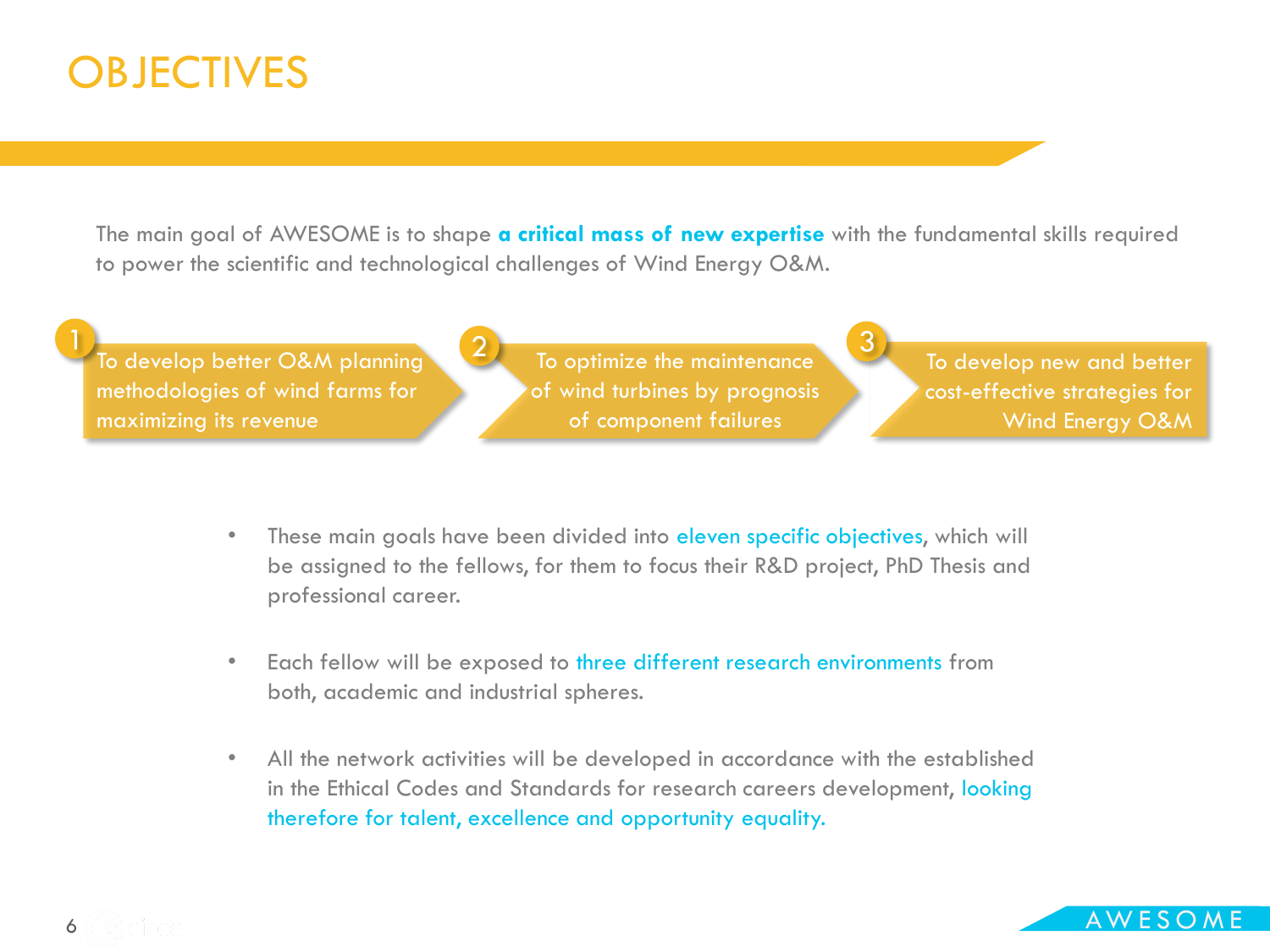

11 Early Stage Researchers



Be positioned as an expert of specific fields of O&M

Develop skills in oral and written communication

- Gain experience on the management and internal structure and procedures of industry, academia and public administration
- Learn the methodology of co-working

Enhancing Research & Innovation to provide new career perspectives

- Development of Education and Training Network on Wind (SET Plan Roadmap)
	- Modular building block on O&M for Erasmus Mundus European Wind Energy Master (EWEM)
	- Balance and coordination of the contributions from the academia and the private sector
	- Balance between market Research skills and academic core competences

Contribution to ESR training at EU level & stregthening EU innovation capacity

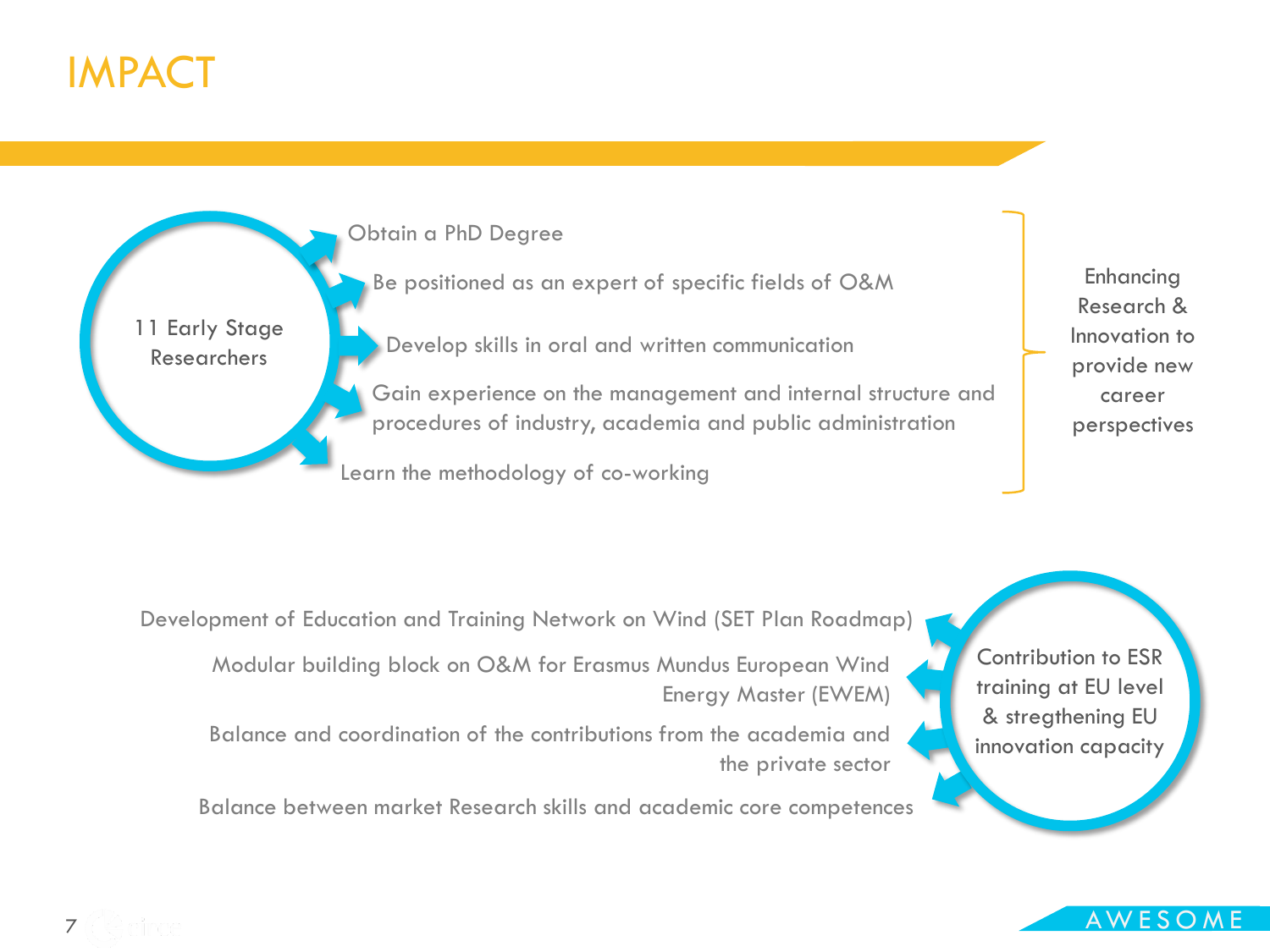### TRAINING ACTIVITIES



| <b>Main Training Activities &amp; Events &amp; Conferences</b>  | <b>Training level</b>  |
|-----------------------------------------------------------------|------------------------|
| <b>PhD</b> enrollment                                           | <b>Local training</b>  |
| <b>Academic &amp; Industrial Secondments</b>                    | Intra-network training |
| <b>Specific AWESOME Courses</b>                                 | Intra-network training |
| <b>Scientific Conferences coordinated with EAWE</b>             | Inter-network training |
| Summer schools                                                  | Inter-network training |
| <b>Industrial Workshops</b>                                     | Inter-network training |
| Training week on the use of SCADA data for condition monitoring | Inter-network training |
| <b>ForWind Academy</b>                                          | Inter-network training |
| <b>Workshop on Wind Farm Operation and Control</b>              | Inter-network training |
| International Offshore and Polar Engineering Conference         | Inter-network training |